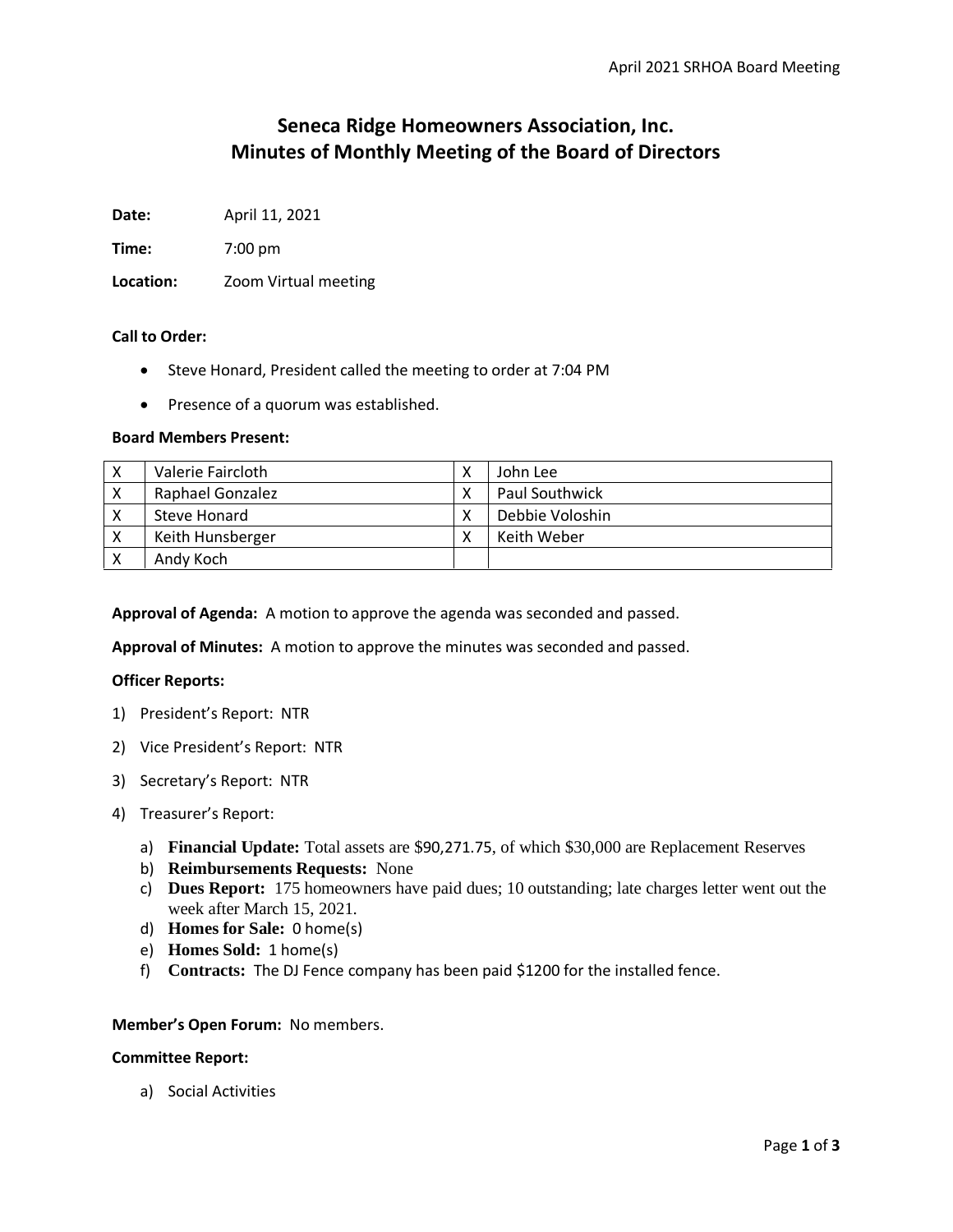- i) Paul stated that they were ready for the Clean Up on Saturday. Andy got tables from Brandon.
- ii) Andy will be taking over the Social Activities segment with Paul helping.
- b) Common Grounds
	- i) Keith W. stated that the fence was installed on 26 March.
	- ii) On 27 March, Keith sent out a request for bids to 6 landscape companies. Regarding landscaping by the new fence.
	- iii) Three trees were found to require removal; 1 behind 406 Spring Ridge, and 2 behind 168 Seneca Ridge. Keith has sent out a request for bids for the removal of these trees. Keith to get an estimate for the tree removal and will send it to Debbie.
	- iv) The common grounds by 303 Silver Ridge has been reseeded.
	- v) Mowing has begun, but the area between 813 and 815 Potomac Ridge was never mowed. Keith will circle back with them on this matter.
- c) Architectural Review
	- i) Outstanding Applications during past month 4 application(s) submitted and approved.
		- (1) 808 Potomac Ridge take down wood deck and replace with composite deck.
		- (2) 168 Seneca Ridge remodel front walkway and side walkway with flagstone
		- (3) 110 Seneca Ridge new front walkway and replace fence to match neighbors', and landscaping
		- (4) 120 Seneca Ridge need to remove 2 trees
		- (5) 512 Stoney Creek Verizon asked them to do a larger gate so that Verizon has egress to their box
	- ii) Executive Session In Session at 7:26pm. Out of Session at 7:38pm.
	- iii) Annual Inspection will occur on June 12, 2021. Raphael, Keith H, and Paul will do the inspection. Debbie to send them an updated spreadsheet of the homeowners.
- d) Newsletter Steve and Val to start on the Spring 2021 Newsletter. Want to get it out in May. Steve wants to include a process on how to use the common grounds, a notice of the upcoming inspection, and add a column to educate folks on the covenants.
- e) Facebook HOA Board Page NTR
- f) Facebook Community Page
	- i) Food trucks are a big hit.
	- ii) People are reminding each other about paving.
	- iii) Not 1 person is supposed to do anything in the common areas, like decorating. If they want to harvest dead wood from the woods, they just need to ask.